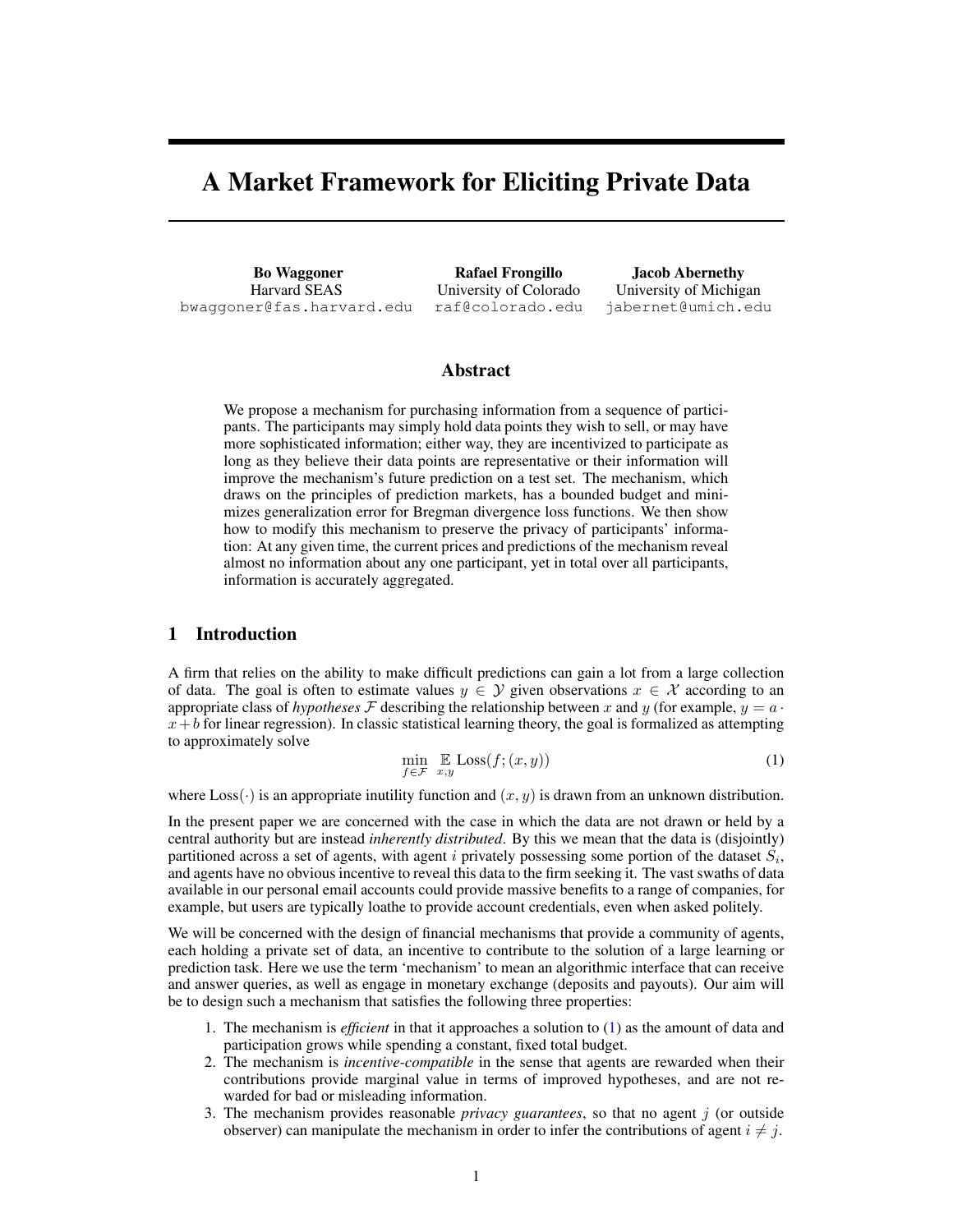Ultimately we would like our mechanism to approach the performance of a learning algorithm that had direct access to all the data, while only spending a constant budget to acquire data and improve predictions and while protecting participants' privacy.

Our construction relies on the recent surge in literature on *prediction markets* [13, 14, 19, 20], popular for some time in the field of economics and recently studied in great detail in computer science  $[8, 16, 6, 15, 18, 1]$ . A prediction market is a mechanism designed for the purpose of information aggregation, particularly when there is some underlying future event about which many members of the population may have private and useful information. For instance, it may elicit predictions about which team will win an upcoming sporting event, or which candidate will win an election. These predictions are eventually scored on the actual outcome of the event.

Applying these prediction market techniques allows participants to essentially "trade in a market" based on their data. (This approach is similar to prior work on crowdsourcing contests [3].) Members of the population have private information, just as with prediction markets — in this case, data points or beliefs — and the goal is to incentivize them to reveal and aggregate that information into a final hypothesis or prediction. Their final profits are tied to the outcome of a test set of data, with each participant being paid in accordance with how much their information improved the performance on the test set. Our techniques depart from the framework of [3] in two significant aspects: (a) we focus on the particular problem of data aggregation, and most of our results take advantage of kernel methods; and (b) our mechanisms are the first to combine differential privacy guarantees with data aggregation in a prediction-market framework.

This framework will provide efficiency and truthfulness. We will also show how to achieve privacy in many scenarios. We will give mechanisms where the prices and predictions published satisfy  $(\epsilon, \delta)$ -differential privacy [10] with respect to each participant's data. The mechanism's output can still give reasonable predictions while no observer can infer much about any participant's input data.

# 2 Mechanisms for Eliciting and Aggregating Data

We now give a broad description of the mechanism we will study. In brief, we imagine a central authority (the mechanism, or market) maintaining a hypothesis  $f^t$  representing the current aggregation of all the contributions made thus far. A new (or returning) participant may query  $f<sup>t</sup>$  at no cost, perhaps evaluating the quality of the predictions on a privately-held dataset, and can then propose an update  $df^{t+1}$  to  $f^t$  that possibly requires an investment (a "bet"). Bets are evaluated at the close of the market when a true data sample is generated (analogous to a test set), and payouts are distributed according to the quality of the updates.

After describing this initial framework as Mechanism 1, which is based loosely on the setting of [3], we turn our attention to the special case in which our hypotheses must lie in a Reproducing Kernel Hilbert Space (RKHS) [17] for a given kernel  $k(\cdot, \cdot)$ . This kernel-based "nonparametric mechanism" is particularly well-suited for the problem of *data aggregation*, as the betting space of the participants consists essentially of updates of the form  $df^t = \alpha_t k(z_t, \cdot)$ , where  $z_t$  is the data object offered by the participant and  $\alpha_t \in \mathbb{R}$  is the "magnitude" of the bet.

A drawback of Mechanism 1 is the lack of privacy guarantees associated with the betting protocol: utilizing one's data to make bets or investments in the mechanism can lead to a loss of privacy for the owner of that data. When a participant submits a bet of the form  $df^t = \alpha_t k(z_t, \cdot)$ , where  $z_t$ could contain sensitive personal information, another participant may be able to infer  $z_t$  by querying the mechanism. One of the primary contributions of the present work, detailed in Section 3, is a technique to allow for productive participation in the mechanism while maintaining a guarantee on the privacy of the data submitted.

# 2.1 The General Template

There is a space of examples  $X \times Y$ , where  $x \in \mathcal{X}$  are features and  $y \in Y$  are labels. The mechanism designer chooses a function space F consisting of  $f : \mathcal{X} \times \mathcal{Y} \to \mathbb{R}$ , and assumed to have Hilbert space structure; one may view  $\mathcal F$  as either the hypothesis class or the associated *loss class*, that is where  $f_h(x, y)$  measures the loss/performance of hypothesis h on observation x and label y. In each case we will refer to  $f \in \mathcal{F}$  as a hypothesis, eliding the distinction between  $f_h$  and h.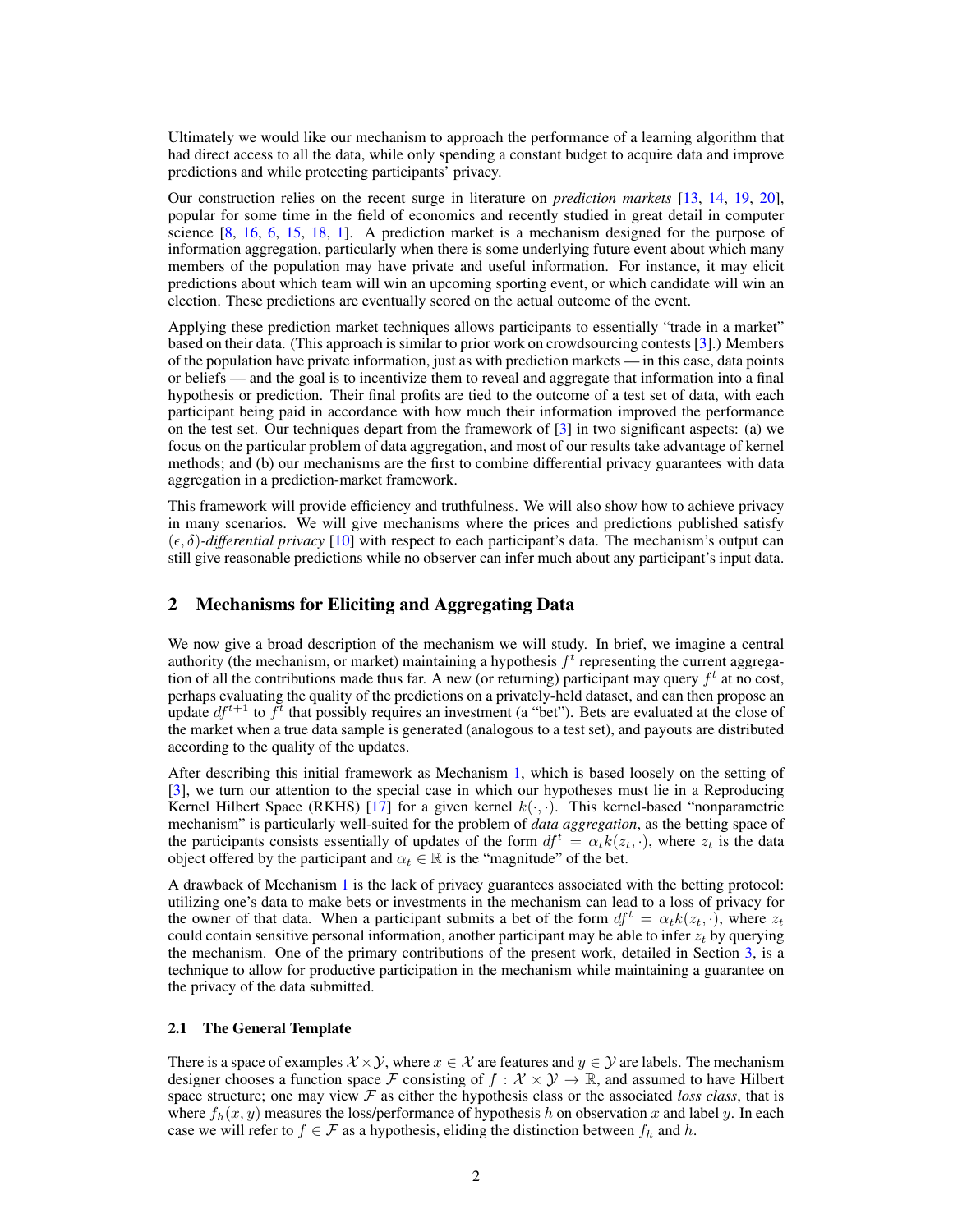The pricing scheme of the mechanism relies on a convex *cost function*  $C_x(\cdot) : \mathcal{F} \to \mathbb{R}$  which is parameterized by elements  $x \in \mathcal{X}$  but whose domain is the set of hypotheses  $\mathcal{F}$ . The cost function is publicly available and determined in advance. The interaction with the mechanism is a sequential process of *querying* and *betting*. On round  $t - 1$  the mechanism publishes a hypothesis  $f^{t-1}$ , the "state" of the market, which participants may query. Each participant arrives sequentially, and on round t a participant may place a "bet"  $df^t \in \mathcal{F}$ , also called a "trade" or "update", modifying the hypothesis  $f^{t-1} \rightarrow f^t = f^{t-1} + df^t$ . Finally participation ends and the mechanism samples (or reveals) a test example<sup>1</sup>  $(x, y)$  from the underlying distribution and pays (or charges) each participant according to the relative performance of their marginal contributions. Precisely, the total reward for participant t's bet  $df^t$  is the value  $df^t(x, y)$  minus the cost  $C_x(f^t) - C_x(f^{t-1})$ .

| Mechanism 1: The Market Template |  |  |  |  |
|----------------------------------|--|--|--|--|
|----------------------------------|--|--|--|--|

MARKET announces  $f^0 \in \mathcal{F}$ for  $t = 1, 2, ..., T$  do PARTICIPANT may query functions  $\nabla_f C_x(f^{t-1})$  and  $f^{t-1}(x, y)$  for examples  $(x, y)$ PARTICIPANT t may submit a *bet*  $df^t \in \mathcal{F}$  to MARKET MARKET updates state  $f^t = f^{t-1} + df^t$ MARKET observes a true sample  $(x, y)$ for  $t = 1, 2, ..., T$  do PARTICIPANT t receives payment  $df^{t}(x, y) + C_x(f^{t-1}) - C_x(f^{t})$ 

The design of cost-function prediction markets has been an area of active research over the past several years, starting with [8] and many further refinements and generalizations [1, 6, 15]. The general idea is that the mechanism can efficiently provide price quotes via a function  $C(\cdot)$  which acts as a potential on the space of outstandings shares; see [1] for a thorough review. In the present work we have added an additional twist which is that the function  $C_x(\cdot)$  is given an additional parameterization of the observation  $x$ . We will not dive too deeply into the theoretical aspects of this generalization, but this is a straightforward extension of existing theory.

Key special case: exponential family mechanism. For those more familiar with statistics and machine learning, there is a natural and canonical family of problems that can be cast within the general framework of Mechanism 1, which we will call the *exponential family prediction mechanism* following [2]. Assume that F can be parameterized as  $\mathcal{F} = \{f_{\theta} : \theta \in \mathbb{R}^d\}$ , that we are given a sufficient statistics summary function  $\phi : \mathcal{X} \times \mathcal{Y} \to \mathbb{R}^{d}$ , and that function evaluation is given by  $f_{\theta}(x, y) = \langle \theta, \phi(x, y) \rangle$ . We let  $C_x(f) := \log \int_{\mathcal{Y}} \exp(f(x, y)) dy$  so that  $C_x(f_\theta) = \log \int_{\mathcal{Y}} \exp(\langle \theta, \phi(x, y) \rangle dy)$ . In other words, we have chosen our mechanism to encode a particular exponential family model, with  $C_x(\cdot)$  chosen as the conditional log partition function over the distribution on y given x. If the market has settled on a function  $f_\theta$ , then one may interpret that as the aggregate market belief on the distribution of  $\mathcal{X} \times \mathcal{Y}$  is

$$
p_{\theta}(x, y) = \exp(\langle \theta, \phi(x, y) \rangle - A(\theta)) \quad \text{where} \quad A(\theta) = \log \int_{\mathcal{X} \times \mathcal{Y}} \exp(\langle \theta, \phi(x, y) \rangle) \, dx \, dy.
$$

How may we view this as a "market aggregate" belief? Notice that if a trader observes the market state of  $f_{\theta}$  and she is considering a bet of the form  $df = f_{\theta} - f_{\theta'}$ , the eventual profit will be

$$
f_{\theta'}(x,y) - f_{\theta}(x,y) + C_x(f_{\theta}) - C_x(f_{\theta'}) = \log \frac{p_{\theta'}(y|x)}{p_{\theta}(y|x)}
$$

.

I.e., the profit is precisely the conditional log likelihood ratio of the update  $\theta \to \theta'$ .

**Example:** Logistic regression. Let  $\mathcal{X} = \mathbb{R}^k$ ,  $\mathcal{Y} = \{-1, 1\}$ , and take  $\mathcal{F}$  to be the set of functions  $f_{\theta}(x, y) = y \cdot (\theta^{\top} x)$  for  $\theta \in \mathbb{R}^{k}$ . Then by our construction,  $C_x(f) = \log(\exp(f(x, 1)) +$  $\exp(f(x,-1))) = \log(\exp(\theta^\top x) + \exp(-\theta^\top x))$ , and we let  $f^0 = f_0 \equiv 0$ . The payoff of a participant placing a bet which moves the market state to  $f^1 = f_\theta$ , upon outcome  $(x, y)$ , is:

$$
f_{\theta}(x, y) + C_x(f_0) - C_x(f_{\theta}) = y\theta^{\top} x + \log(2) - \log(\exp(\theta^{\top} x) + \exp(-\theta^{\top} x))
$$
  
= log(2) - log(1 + exp(-2y\theta^{\top} x)),

<sup>1</sup>This can easily be extended to a test *set* by taking the average performance over the test set.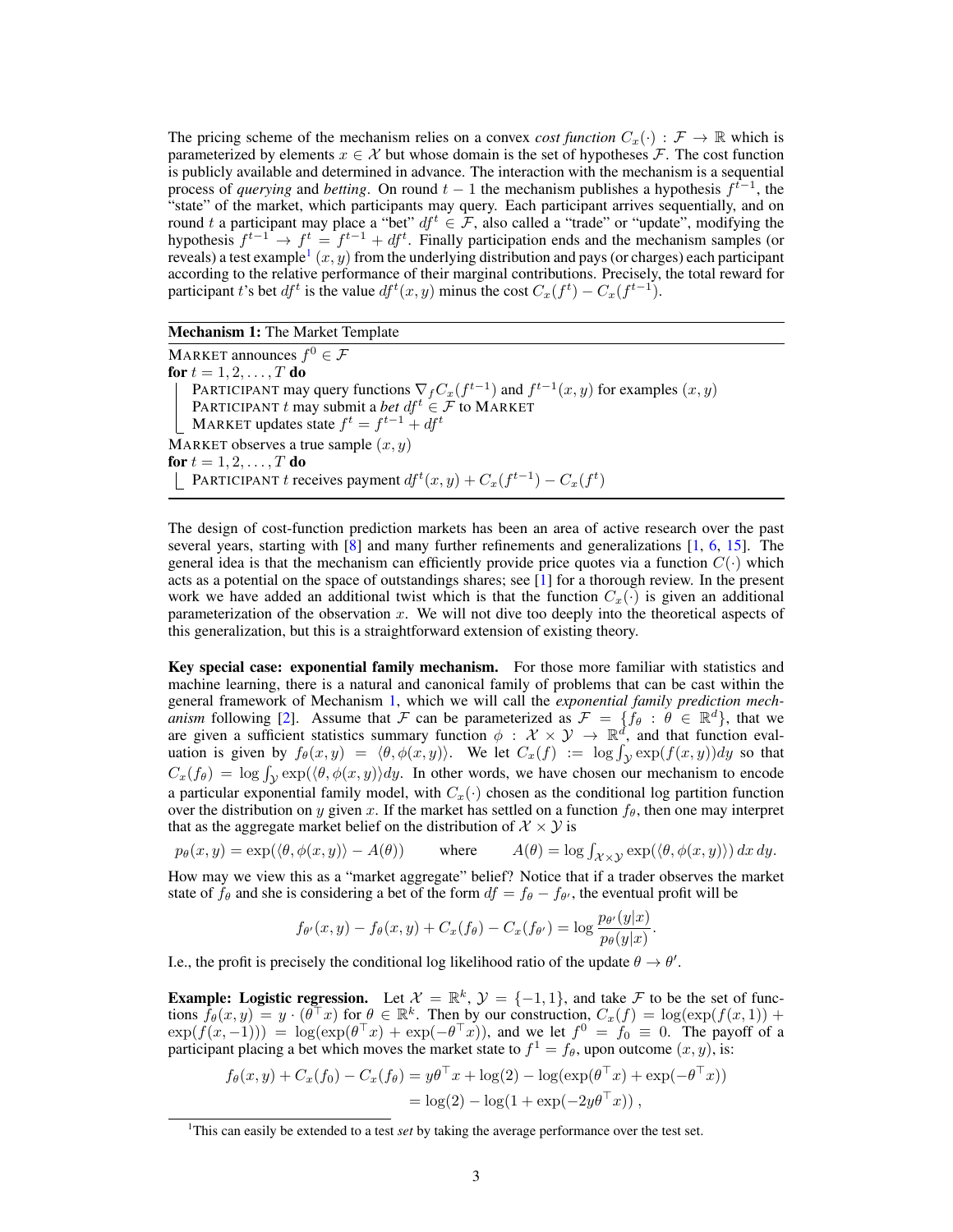which is simply negative logistic loss of the parameter choice  $2\theta$ . A participant wishing to maximize profit under a belief distribution  $p(x, y)$  should therefore choose  $\theta$  via logistic regression,

$$
\theta^* = \underset{\theta}{\arg\min} \mathop{\mathbb{E}}_{(x,y)\sim p} \left[ \log(1 - \exp(2y\theta^\top x)) \right] \,. \tag{2}
$$

### 2.2 Properties of the Market

We next describe two nice properties of Mechanism 1: *incentive-compatibility* and *bounded budget*. Recall that, for the exponential family markets discussed above, a trader moving the market hypothesis from  $f^{t-1}$  to  $f^{\bar{t}}$  was compensated according to the conditional log-likelihood ratio of  $f^{t-1}$  and  $f^t$  on the test data point. The implication is that traders are incentivized to minimize a KL divergence between the market's estimate of the distribution and the true underlying distribution. We refer to this property as incentive-compatibility because traders' interests are aligned with the mechanism designer's. This property indeed holds generally for Mechanism 1, where the KL divergence is replaced with a general *Bregman divergence* corresponding to the Fenchel conjugate of  $C_x(\cdot)$ ; see Proposition 1 in the appendix for details.

Given that the mechanism must make a sequence of (possibly negative) payments to traders, a natural question is whether there is the potential for large downside for the mechanism in terms of total payment (budget). In the context of the exponential family mechanism, this question is easy to answer: after a sequence of bets moving the market state parameter  $\theta_0 \to \theta_1 \to \ldots \to \theta_{\text{final}}$ , the total loss to the mechanism corresponds to the total payouts made to traders,

$$
\sum_{i} f_{\theta_{i+1}}(x, y) - f_{\theta_i}(x, y) + C_x(f_{\theta_i}) - C_x(f_{\theta_{i+1}}) = \log \frac{p_{\theta_{\text{final}}}(y|x)}{p_{\theta_0}(y|x)};
$$

that is, the worst-case loss is exactly the worst-case conditional log-likelihood ratio. In the context of logistic regression this quantity can always be guaranteed to be no more than log 2 as long as the initial parameter is set to  $\theta = 0$ . For Mechanism 1 more generally, one has tight bounds on the worst-case loss following from such results from prediction markets [1, 8], and we give a more detailed statement in Proposition 2 in the appendix.

**Price sensitivity parameter**  $\lambda_C$ . In choosing the cost function family  $C = \{C_x : x \in \mathcal{X}\}\)$ , an important consideration is the "scale" of each  $\tilde{C}_x$ , or how quickly changes in the market hypothesis  $f^t$  translate to changes in the "instantaneous prices"  $\nabla C_x(f^t)$  (which give the marginal cost for an infinitesimal bet  $df^{t+1}$ ). Formally, this is captured by the *price sensitivity*  $\lambda_C$ , defined as the upper bound on the operator norm (with respect to the  $L_1$  norm) of the Hessian of the cost function  $C_x$ (over all x). A choice of small  $\lambda_C$  translates to a small worst-case budget required by the mechanism. However, it means that the market prices are sensitive in that the same update  $df<sup>t</sup>$  changes the prices much more quickly. When we consider protecting the privacy of trader updates in Section 3, we will see that privacy imposes restrictions on the price sensitivity.

#### 2.3 A Nonparametric Mechanism via Kernel Methods

The framework we have discussed thus far has involved a general function space  $\mathcal F$  as the "state" of the mechanism, and the contributions by participants are in the form of modifications to these functions. One of the downsides of this generic template is that participants may not be able to reason about  $\mathcal F$ , and they may have information about the optimal  $f$  only through their own privately-held dataset  $S \subset \mathcal{X} \times \mathcal{Y}$ . A more specific class of functions would be those parameterized by actual data. This brings us to a well-studied type of non-parametric hypothesis class, namely the reproducing kernel Hilbert space (RKHS). We can design a market based on an RKHS, which we will refer to as a *kernel market*, that brings together a number of ideas including recent work of [21] as well as kernel exponential families [4].

We have a positive semidefinite kernel  $k : \mathcal{Z} \times \mathcal{Z} \to \mathbb{R}$  and associated reproducing kernel Hilbert space F, with basis  $\{f_z(\cdot) = k(z, \cdot) : z \in \mathcal{Z}\}\$ . The reproducing property is that for all  $f \in \mathcal{F}$ ,  $\langle f, k(z, \cdot) \rangle = f(z)$ . Now each hypothesis  $f \in \mathcal{F}$  can be expressed as  $f(\cdot) = \sum_{s} \alpha_{s} k(z_{s}, \cdot)$  for some collection of points  $\{(\alpha_s, z_s)\}.$ 

The kernel approach has several nice properties. One is a natural extension of the exponential family mechanism using an RKHS as a building block of the class of exponential family distributions [4]. A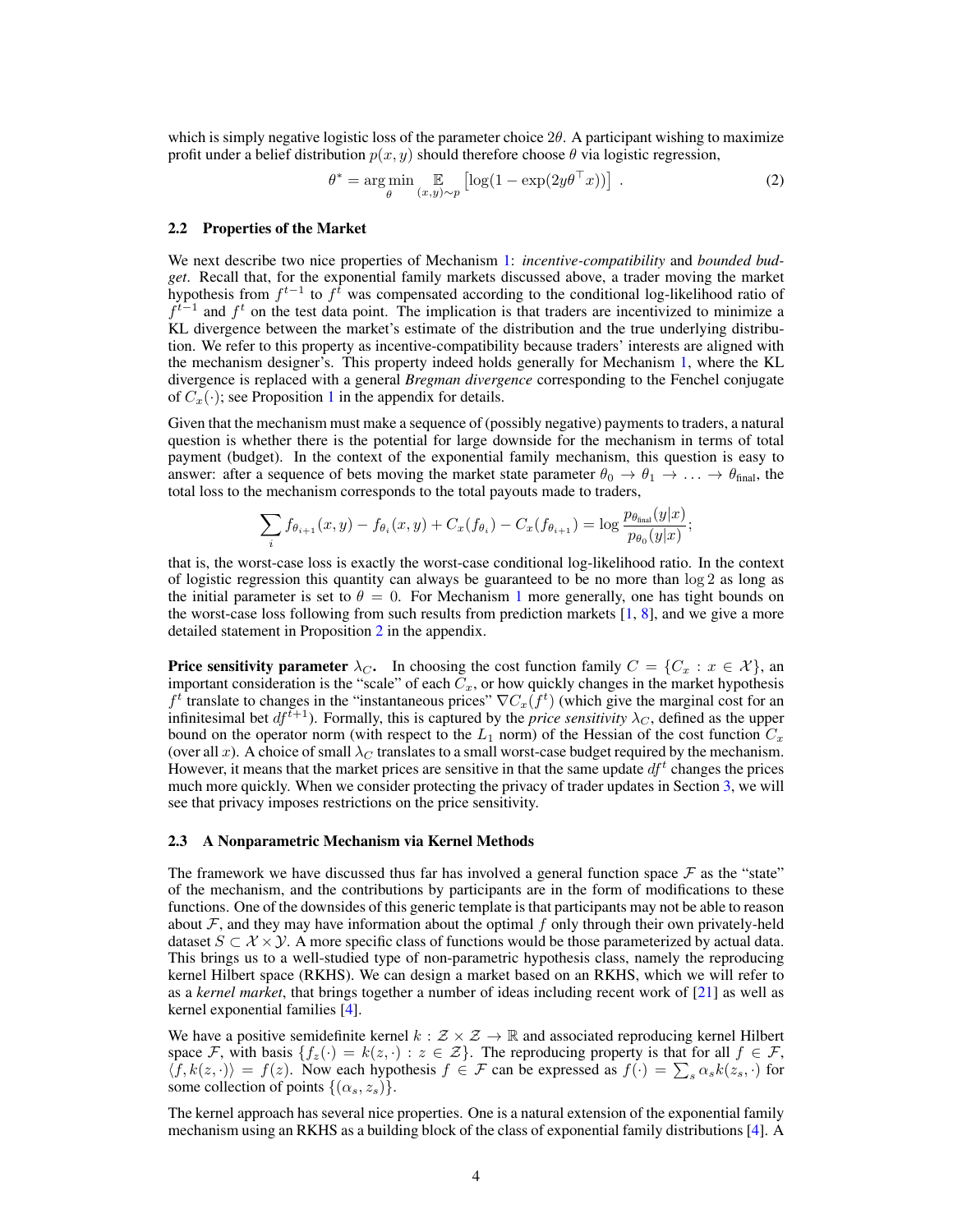key assumption in the exponential family mechanism is that evaluating  $f$  can be viewed as an inner product in some feature space; this is precisely what one has given a kernel framework. Specifically, assume we have some PSD kernel  $k : \mathcal{X} \times \mathcal{X} \to \mathbb{R}$ , where  $\mathcal{Y} = \{-1, 1\}$ . Then we can define the associated *classification kernel*  $\hat{k}: (\mathcal{X} \times \mathcal{Y}) \times (\mathcal{X} \times \mathcal{Y}) \to \mathbb{R}$  according to  $\hat{k}((x, y), (x', y')) :=$  $yy'k(x, x')$ . Under certain conditions [4], we again can take  $C_x(f) = \log \int_{\mathcal{Y}} \exp(f(x, y)) dy$ , and for any f in the RKHS associated to  $\hat{k}$ , we have an associated distribution of the form  $p_f(x, y) \propto$  $\exp(f(x, y))$ . And again, a participant updating the market from  $f^{t-1}$  to  $f^t$  is rewarded by the conditional log-likelihood ratio of  $f<sup>t-1</sup>$  and  $f<sup>t</sup>$  on the test data.

The second nice property mirrors one of standard kernel learning methods, namely that under certain conditions one need only search the subset of the RKHS spanned by the basis  $\{k((x_i, y_i), \cdot)$ :  $(x_i, y_k) \in S$ , where S is the set of available data; this is a direct result of the *Representer Theorem* [17]. In the context of the kernel market, this suggests that participants need only interact with the mechanism by pushing updates that lie in the span of their own data. In other words, we only need to consider updates of the form  $df = \alpha k((x, y), \cdot)$ . This naturally suggests the idea of directly purchasing data points from traders.

**Buying Data Points.** So far, we have supposed that a participant knows what trade  $df<sup>t</sup>$  she prefers to make. But what if she simply has a data point  $(x, y)$  drawn from the underlying distribution? We would like to give this trader a "simple" trading interface in which she can sell her data to the mechanism without having to reason about the correct  $df<sup>t</sup>$  for this data point.

Our proposal is to mimic the behavior of natural learning algorithms, such as stochastic gradient descent, when presented with  $(x, y)$ . The market can offer the trader the purchase bundle corresponding to the update of the learning algorithm on this data point. In principle, this approach can be used with any online learning algorithm. In particular, stochastic gradient descent gives a clean update rule, which we now describe. The expected profit (which is the negative of expected loss) for trade  $df^t$  is  $\mathbb{E}_x [C_x(f^{t-1} + df^t) - C_x(f^{t-1}) - \mathbb{E}_{y|x}[df^t(x, y)]]$ . Given a draw  $(x, y)$ , the loss function on which to take a gradient step is  $-(C_x(f^{t-1} + df^t) - C_x(f^{t-1}) - df^t(x, y))$ , whose gradient is  $-\nabla_{f^{t-1}}C_x + \delta_{x,y}$  (where  $\delta_{x,y}$  is the indicator on data point  $x, y$ ). This suggests that the market offer the participant the trade  $df^t = \epsilon \left( \nabla_{f^{t-1}} C_x - \delta_{x,y} \right)$ , where  $\epsilon$  can be chosen arbitrarily as a "learning rate". This can be interpreted as buying a unit of shares in the participant's data point  $(x, y)$ , then "hedging" by selling a small amount of all other shares in proportion to their current prices (recall that the current prices are given by  $\nabla_{f} C_x$ ).

In the kernel setting, the choice of stochastic gradient descent may be somewhat problematic, because it can result in non-sparse share purchases. It may instead be desirable to use algorithms that guarantee sparse updates—a modern discussion of such approaches can be found in [22, 23].

Given this framework, participants with access to a private set of samples from the true underlying distribution can simply opt for this "standard bundle" corresponding to their data point, which is precisely a stochastic gradient descent update. With a small enough learning rate, and assuming that the data point is truly independent of the current hypothesis (i.e.  $(x, y)$ ) has not been previously incorporated), the trade is guaranteed to make at least some positive profit in expectation. More sophisticated alternative strategies are also possible of course, but even the proposed simple bet type has earning potential.

# 3 Protecting Participants' Privacy

We now extend the mechanism to protect privacy of the participants: An adversary observing the hypotheses and prices of the mechanism, and even controlling the trades of other participants, should not be able to infer too much about any one trader's update  $df<sup>t</sup>$ . This is especially relevant when participants sell data to the mechanism and this data can be sensitive, *e.g.* medical data.

Here, privacy is formalized by  $(\epsilon, \delta)$ -differential privacy, to be defined shortly. One intuitive characterization is that, for any prior distribution some adversary has about a trader's data, the adversary's posterior belief after observing the mechanism would be approximately the same even if the trader did not participate at all. The idea is that, rather than posting the exact prices and trades made in the market, we will publish noisy versions, with the random noise giving the above guarantee.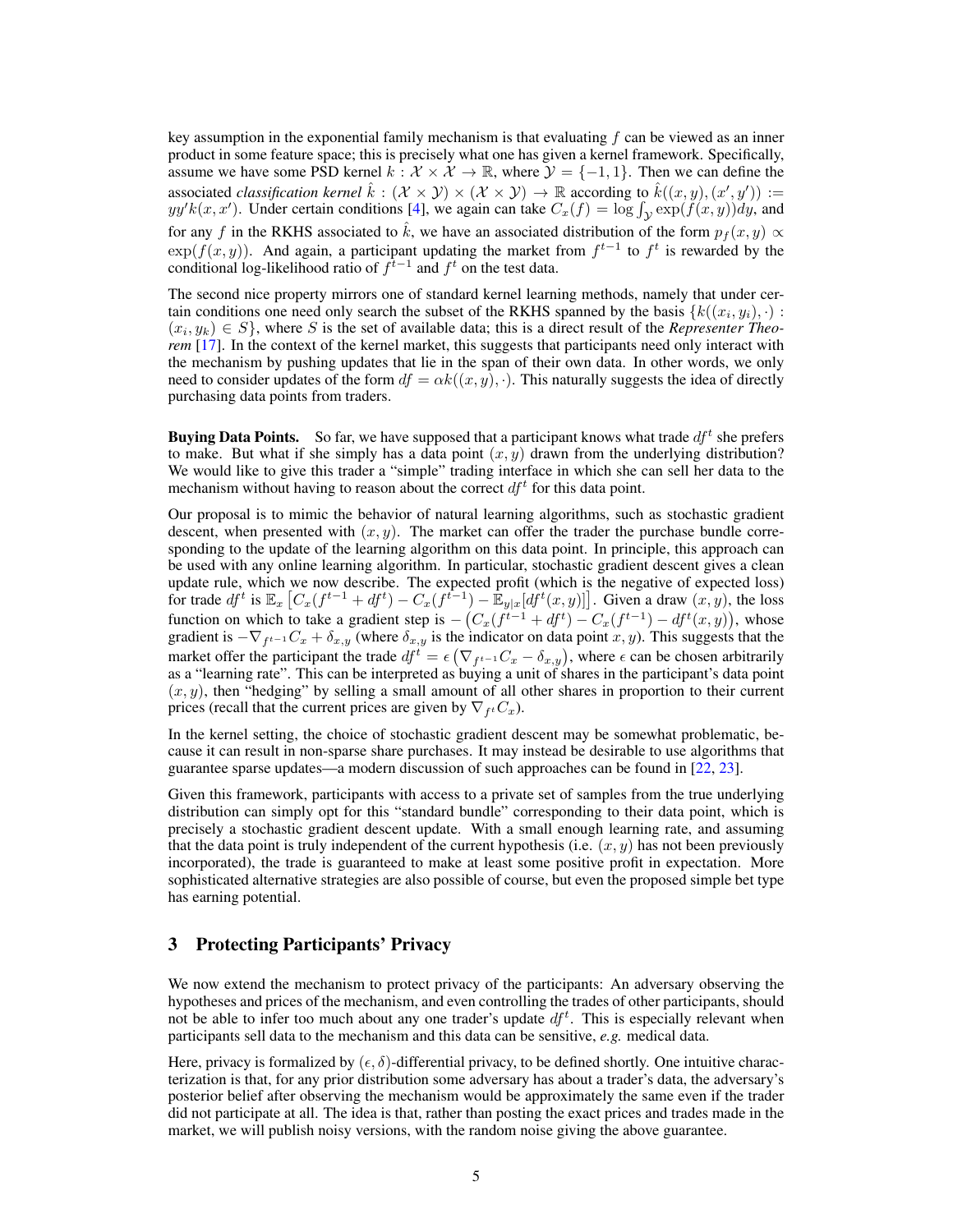A naive approach would be to add independent noise to each participant's trade. However, this would require a prohibitively-large amount of noise; the final market hypothesis would be determined by the random noise just as much as by the data and trades. The central challenge is to add carefully correlated noise that is large enough to hide the effects of any one participant's data point, but not so large that the prices (equivalently, hypothesis) become meaningless. We show this is possible by adjusting the "price sensitivity"  $\lambda_C$  of the mechanism, a measure of how fast prices change in response to trades defined in 2.2. It will turn out to suffice to set the price sensitivity to be  $O(1/\text{polylog }T)$  when there are T participants. This can roughly be interpreted as saying that any one participant does not move the market price noticeably (so their privacy is protected), but just  $O$ (polylog  $T$ ) traders together can move the prices completely.

We now formally define differential privacy and discuss two useful tools at our disposal.

#### 3.1 Differential Privacy and Tools

Differential privacy in our context is defined as follows. Consider a randomized function M operating on inputs of the form  $\vec{f} = (df^1, \dots, df^T)$  and having outputs of the form s. Then M is  $(\epsilon, \delta)$ -differentially private if, for any coordinate t of the vector, any two distinct  $df_1^t, df_2^t$ , and any (measurable) set of outputs S, we have  $Pr[M(f^{-t}, df_1^t) \in S)] \le e^{\epsilon} Pr[M(f^{-t}, df_2^t) \in S] + \delta$ . The notation  $f^{-t}$  means the vector  $\vec{f}$  with the tth entry removed.

Intuitively,  $M$  is private if modifying the tth entry in the vector to a different entry does not change the distribution on outputs too much. In our case, the data to be protected will be the trade  $df<sup>t</sup>$  of each participant t, and the space of outputs will be the entire sequence of prices/predictions published by the mechanism.

To preserve privacy, each trade must have a bounded size (*e.g.* consist only of one data point). To enforce this, we define the following parameter chosen by the mechanism designer:

$$
\Delta = \max_{\text{allowed } df} \sqrt{\langle df, df \rangle},\tag{3}
$$

where the maximum is over all trades df allowed by the mechanism. That is,  $\Delta$  is a scalar capturing the maximum allowed size of any one trade. For instance, if all trades are restricted to be of the form  $df = \alpha k(z, \cdot)$ , then we would have  $\Delta = \max_{\alpha, z} \alpha \sqrt{k(z, z)}$ .

We next describe the two tools we require.

Tool 1: Private functions via Gaussian processes. Given a current market state  $f^t = f^0 + df^1 +$  $\cdots + df^t$ , where  $f^t$  lies in a RKHS, we construct a "private" version  $\hat{f}^t$  such that queries to  $\hat{f}^t$  are "accurate" — close to the outputs of  $f^t$  — but also private with respect to each  $df^{\tilde{j}}$ . In fact, it will become convenient to privately output partial sums of trades, so we wish to output a  $\hat{f}_{t_1:t_2}$  that is private and approximates  $f_{t_1:t_2} = \sum_{j=t_1}^{t_2} df^j$ . This is accomplished by the following construction due to [11].

Theorem 1 ([11], Corollary 9). *Let* G *be the sample path of a Gaussian process with mean zero and whose covariance is given by the kernel function* k*.* 2 *Then* √

$$
\hat{f}_{t_1:t_2} = f_{t_1:t_2} + \Delta \frac{\sqrt{2\ln(2/\delta)}}{\epsilon} G.
$$
 (4)

*is*  $(\epsilon, \delta)$ -differentially private with respect to each df<sup>j</sup> for  $j \in \{t_1, \ldots, t_2\}$ .

In general,  $f_{t_1:t_2}$  may be an infinite-dimensional object and thus impossible to finitely represent. In this case, the theorem implies that releasing the results of any number of queries  $\hat{f}_{t_1:t_2}(z)$  is differentially private. (Of course, the more queries that are released, the larger the chance of high error on some query.) This is computationally feasible as each sample  $G(z)$  is simply a sample from a Gaussian having known covariance with the previous samples drawn.

Unfortunately, it would not be sufficient to independently release  $\hat{f}_{1:t}$  at each time t, because the amount of noise required would be prohibitive. This leads us to our next tool.

<sup>&</sup>lt;sup>2</sup> Formally, each  $G(z)$  is a random variable and, for any finite subset of  $\mathcal Z$ , the corresponding variables are distributed as a multivariate normal with covariance given by  $k$ .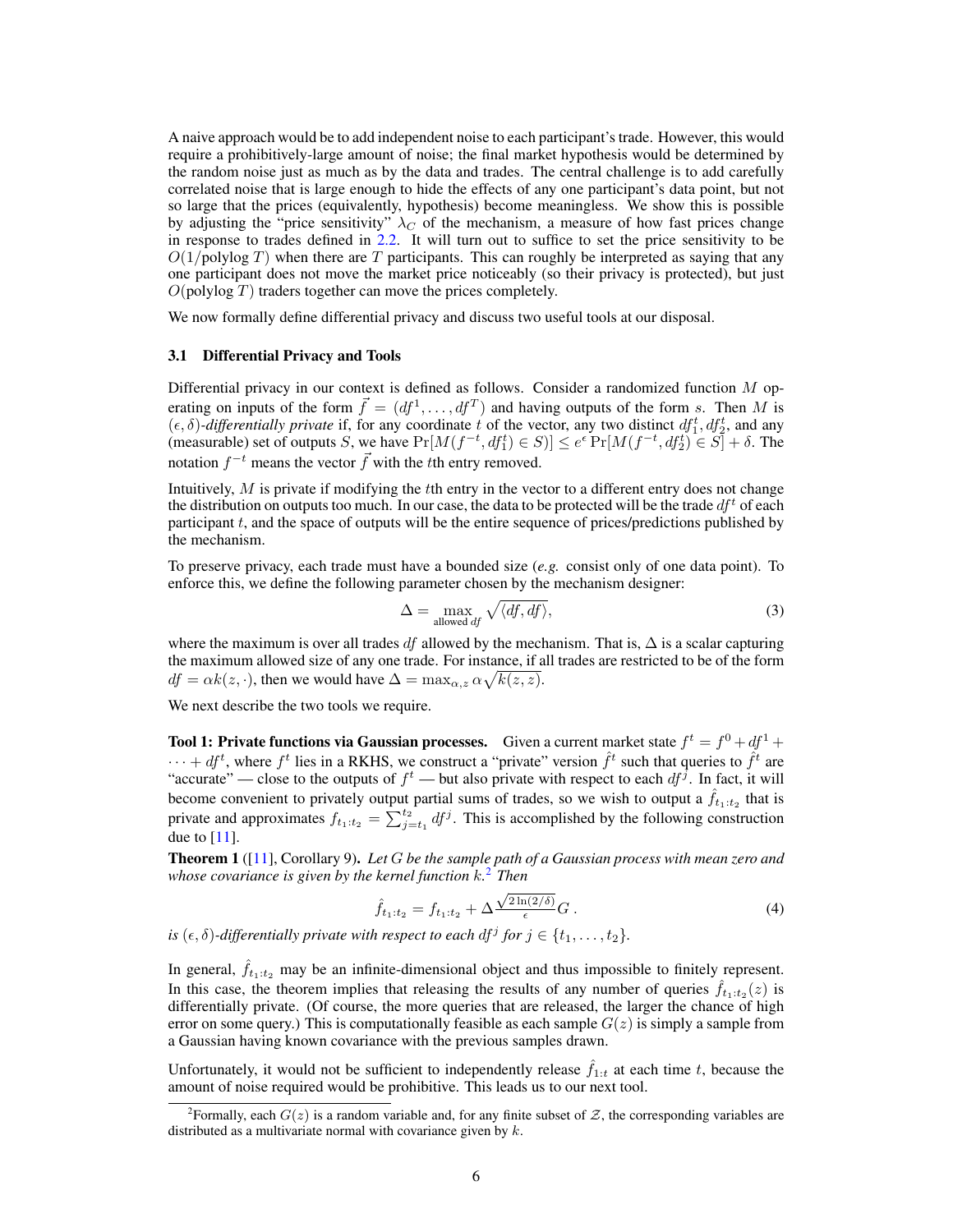

Figure 1: Picturing the continual observation technique for preserving privacy. Each  $df<sup>t</sup>$  is a trade (e.g. a data point sold to the market). The goal is to release, at each time step t, a noisy version of  $f^t = \sum_{j=1}^t df^j$ . To do so, start at t and follow the arrow back to  $s(t)$ . Take the partial sum of  $df<sup>j</sup>$  for j from  $s(t)$  to t and add some random noise. Trace the next arrow from  $s(t)$  to  $s(s(t))$  to get another partial sum and add noise to that sum as well. Repeat until 0 is reached, then add together all the noisy partial sums to get the output at time  $t$ , which will equal  $\hat{f}^t$  plus noise. The key point is that we can re-use many of the noisy partial sums in many different time steps. For instance, the noisy partial sum from 0 to 8 can be re-used when releasing all of  $f^9, \ldots, f^{15}$ . Meanwhile, each  $df^t$  participates in few noisy partial sums (the number of arrows passing above it).

Tool 2: Continual observation technique. The idea of this technique, pioneered by [9, 5], is to construct  $\hat{f}^t = \sum_{j=0}^t df^t$  by adding together noisy partial sums of the form  $\hat{f}_{t_1:t_2}$  as constructed in Equation 4. The idea for choosing these partial sums is pictured in Figure 1: For a function  $s(t)$  that returns an integer smaller than t, we take  $\hat{f}^t = \hat{f}^{s(t)+1:t} + \hat{f}^{s(s(t))+1:s(t)} + \cdots + \hat{f}^{0:0}$ . Specifically,  $s(t)$  is determined by writing t in binary, then flipping the rightmost "one" bit to zero. This is pictured in Figure 1. The intuition behind why this technique helps is twofold. First, the total noise in  $\hat{f}^t$  is the sum of noises of its partial sums, and it turns out that there are at most  $\lceil \log T \rceil$  terms. Second, the total noise we need to add to protect privacy is governed by how many different partial sums each  $df^j$  participates in, and it turns out that this number is also at most  $\lceil \log T \rceil$ . This allows for much better privacy and accuracy guarantees than naively treating each step independently.

### 3.2 Mechanism and Results

Combining our market template in Mechanism 1 with the above privacy tools, we obtain Mechanism 2. There are some key differences. First, we have a bound  $Q$  on the total number of queries. (Each query  $x$  returns the instantaneous prices in the market for  $x$ .) This is because each query reveals information about the participants, so intuitively, allowing too many queries must sacrifice either privacy or accuracy. Fortunately, this bound  $Q$  can be an arbitrarily large polynomial in the number of traders without affecting the quality of the results. Second, we have PAC-style guarantees on accuracy: with probability  $1 - \gamma$ , all price queries return values within  $\alpha$  of their true prices. Third, it is no longer straightforward to compute and represent the market prices  $\nabla C_x(\hat{f}^t)$  unless  ${\cal Y}$ is finite. We leave the more general analysis of Mechanism 2 to future work.

Either exactly or approximately, Mechanism 2 inherits the desirable properties of Mechanism 1, such as bounded budget and incentive-compatitibility (that is, participants are incentivized to minimize the risk of the market hypothesis). In addition, we show that it preserves privacy while maintaining accuracy, for an appropriate choice of the price sensitivity  $\lambda_C$ .

**Theorem 2.** *Consider Mechanism 2, where*  $\Delta$  *is the maximimum trade size (Equation 3)* and  $d =$  $|\mathcal{Y}|$ *. Then Mechanism* 2 *is*  $(\epsilon, \delta)$  *differentially private and, with* T *traders and* Q *price queries, has the following accuracy guarantee: with probability* 1 − γ*, for each query* x *the returned prices*  $satisfy$   $\|\nabla C_x(\hat{f}^t) - \nabla C_x(f^t)\|_\infty \leq \alpha$  by setting

$$
\lambda_C = \frac{\alpha \epsilon}{2d\Delta^2 \sqrt{\ln \frac{Qd}{\gamma} \ln \frac{2 \log T}{\delta} \log(T)^3}}.
$$

If one for example takes  $\delta, \gamma = \exp[-\text{polylog}(Q, T)]$ , then except for a superpolynomially low failure probability, Mechanism 2 answers all queries to within accuracy  $\alpha$  by setting the price sensitivity to be  $\lambda_C = O(\alpha \epsilon / \text{polylog}(Q, T))$ . We note, however, that this is a somewhat weaker guarantee than is usually desired in the differential privacy literature, where ideally  $\delta$  is exponentially small.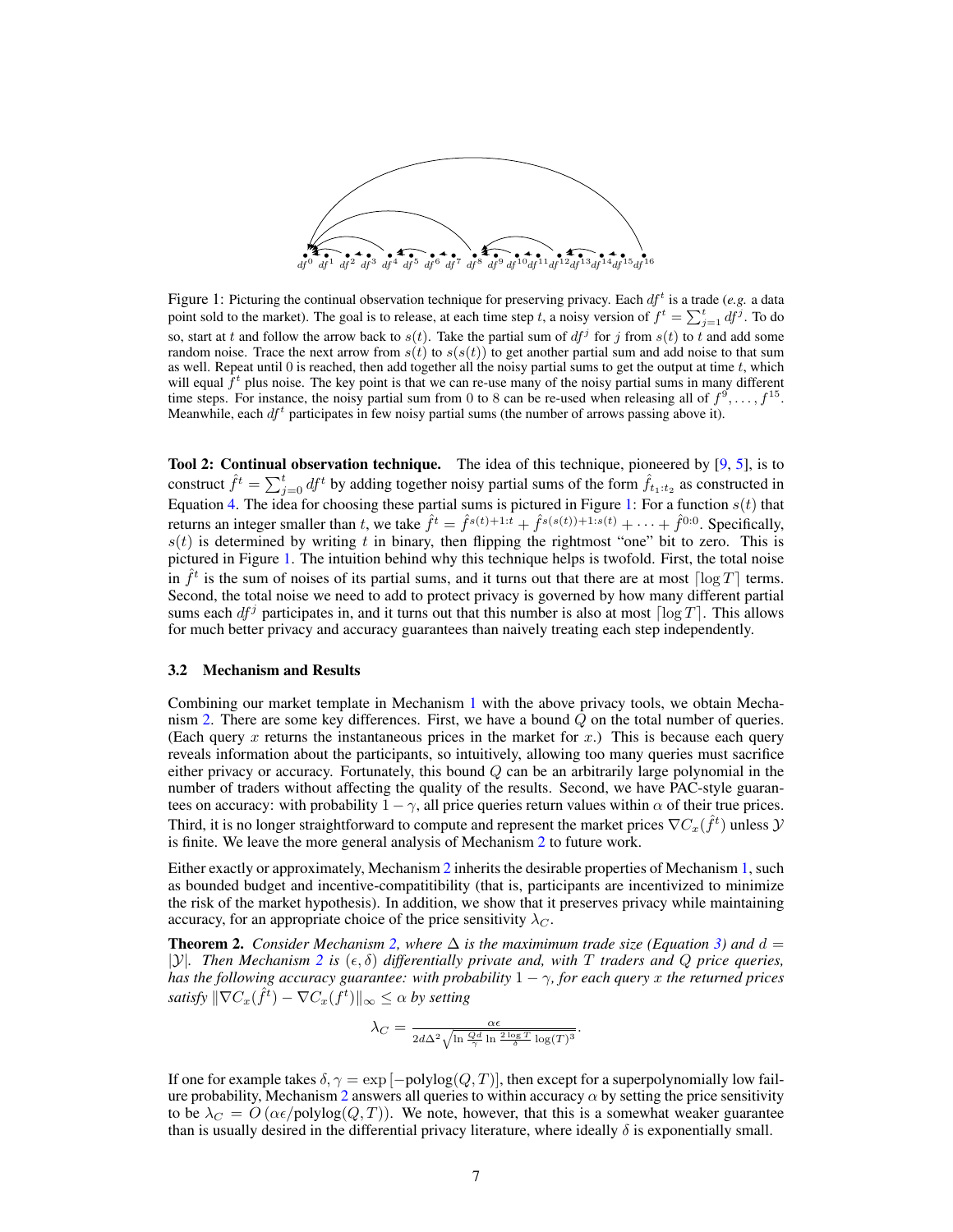### Mechanism 2: Privacy Protected Market

Parameters:  $\epsilon, \delta$  (privacy),  $\alpha, \gamma$  (accuracy), k (kernel),  $\Delta$  (trade size 3), Q (#queries), T (#traders) MARKET announces  $\hat{f}^0 = f^0$ , sets  $r = 0$ , sets C with  $\lambda_C = \lambda_C(\epsilon, \delta, \alpha, \gamma, \Delta, Q, T)$  (Theorem 2) for  $t = 1, 2, \ldots, T$  do PARTICIPANT t proposes a bet  $df^t$ MARKET updates true position  $f^t = f^{t-1} + df^t$ MARKET instantiates  $\hat{f}^{s(t)+1,t}$  as defined in Equation 4 while  $r \leq Q$  and some OBSERVER wishes to make a query do OBSERVER  $r$  submits pricing query on  $x$ MARKET returns prices  $\nabla C_x(\hat{f}^t)$ , where  $\hat{f}^t = \hat{f}^{s(t)+1:t} + \hat{f}^{s(s(t))+1:s(t)} + \cdots + \hat{f}^{0:0}$ MARKET sets  $r \leftarrow r + 1$ MARKET observes a true sample  $(x, y)$ for  $t = 1, 2, ..., T$  do

PARTICIPANT receives payment  $f^{t-1}(x,y) - f^t(x,y) - C_x(\hat{f}^{t-1} + df^t) + C_x(\hat{f}^{t-1})$ 

**Computing**  $\nabla C_x(\hat{f}^t)$ . We have already discussed limiting to finite  $|\mathcal{Y}|$  in order to efficiently compute the marginal prices  $\nabla C_x(\hat{f}^t)$ . However, it is still not immediately clear how to compute these prices, and hence how to implement Mechanism 2. Here, we show that the problem can be solved when C comes from an exponential family, so that  $C_x(f) = \log \int_V \exp[f(x, y)] dy$ . In this case, when  $\circ$  comes from an exponential rannity, so that  $\circ x(y) = \log y_y \exp(y(x, y)) dy$ . In this case, the marginal prices given by the gradient of C have a nice exponential-weights form, namely the price of shares in  $(x, y)$  is  $p_x^t(y) = \nabla_y C_x(f^t) = \frac{e^{f(x, y)}}{\sum_{z \in \mathcal{X}} e^{f(z, y)}}$  $\frac{e^{j(x,y)}}{\sum_{y \in \mathcal{Y}} e^{f(x,y)}}$ . Thus evaluating the prices can be done by evaluating  $f^t(x, y)$  for each  $y \in \mathcal{Y}$ .

We also note that the worst-case bound used here could be greatly improved by taking into account the structure of the kernel. For "smooth" cases such as the Gaussian kernel, querying a second point very close to the first one requires very little additional randomness and builds up very little additional error. We gave only a worst-case bound that holds for all kernels.

Adding a transaction fee. In the appendix, we discuss the potential need for *transaction fees*. Adding a small  $\Theta(\alpha)$  fee suffices to deter *arbitrage* opportunities introduced by noisy pricing.

### **Discussion**

The main contribution of this work was to bring together several tools to construct a mechanism for incentivized data aggregation with "contest-like" incentive properties, privacy guarantees, and limited downside for the mechanism.

Our proposed mechanisms are also extensions of the prediction market literature. Building upon the work of Abernethy et al. [1] we introduce the following innovations:

- Conditional markets. Our framework of Mechanism 1 can be interpreted as a prediction market for conditional predictions  $p(y|x)$  rather than a classic market which would elicit the joint distribution  $p(x, y)$ , or just the marginals. (This is similar to *decision markets* [12, 7], but without out the associated incentive problems.) Naturally then, we couple conditional predictions with *restricted hypothesis* spaces, allowing  $\mathcal F$  to capture, e.g., a linear relationship between x and y.
- Nonparametric securities. We also extend to *nonparametric* hypothesis spaces using kernels, following the kernel-based scoring rules of [21].
- Privacy guarantees. We provide the first *private prediction market* (to our knowledge), showing that information about individual trades is not revealed. Our approach for preserving privacy also holds in the classic prediction market setting with similar privacy and accuracy guarantees.

Many directions remain for future work. These mechanisms could be made more practical and perhaps even better privacy guarantees derived, especially in nonparametric settings. One could also explore the connections to similar settings, such as when agents have costs for acquiring data.

Acknoledgements J. Abernethy acknowledges the generous support of the US National Science Foundation under CAREER Grant IIS-1453304 and Grant IIS-1421391.